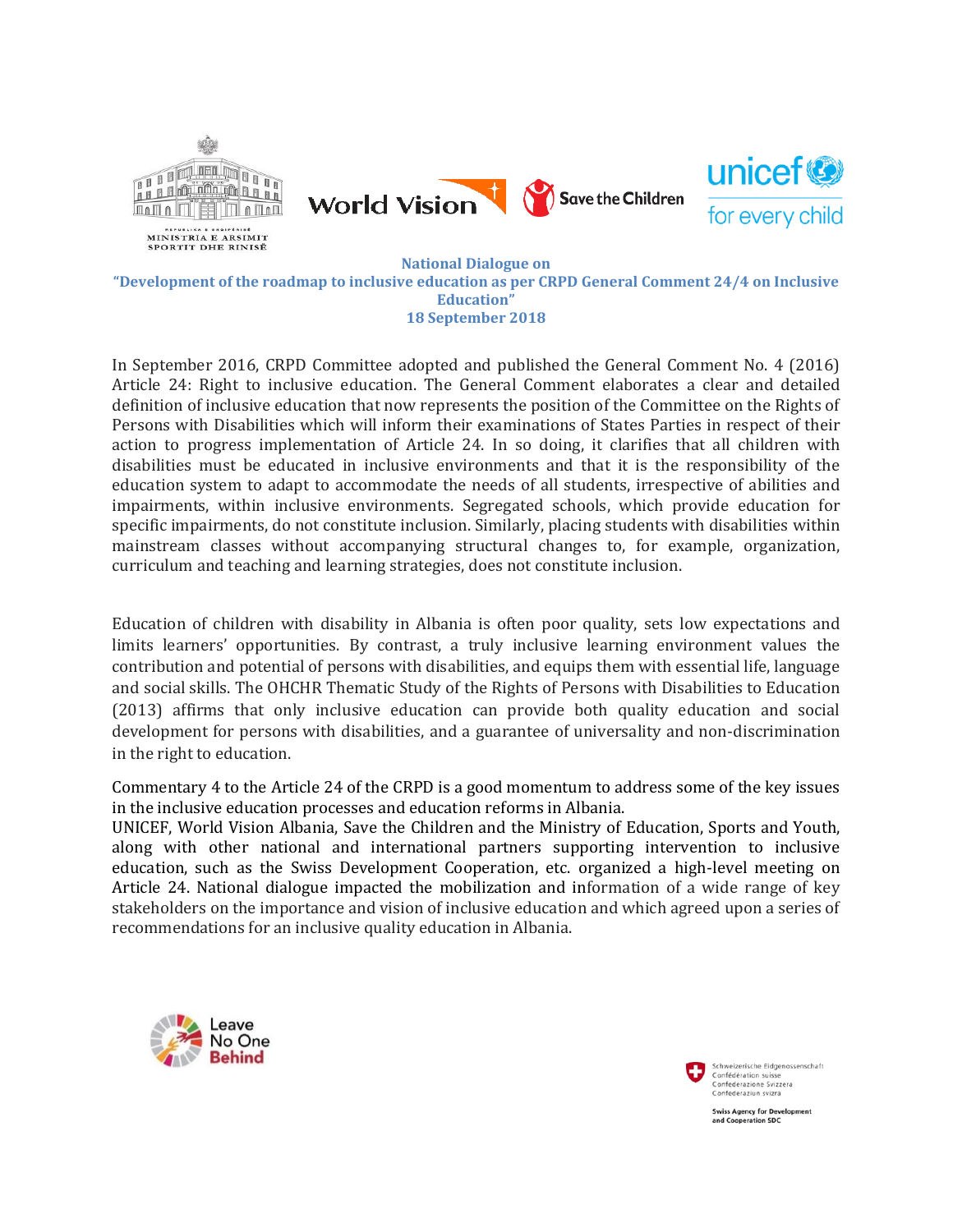It is expected that these recommendations will guide MESY in drafting a new pre-university strategy and stakeholders in order to: establish new environments and inclusive curricula for all students; construct new school buildings and kindergartens according to inclusive standards whereas adapt existing ones to an inclusive approach; implement quality standards to an inclusive education, guarantee reasonable accommodation and increase financial and human resources; use resources from segregated schools in inclusive schools; have all teachers equipped with skills and knowledge to work in inclusive settings; foster partnership among professionals/ specialists to provide integrated services Within schools spaces with the view of child development and academic support.

# **Recommendations**

# **Legal framework and policies**

- There should be a shift from the dual education system (currently in place with special schools and public schools) to a single system what of inclusive education, hence, special schools should transform gradually and their resources should be used within inclusive schools (it is necessary to reflect this into the law and in Albanian government's long-term strategies).
- It is necessary to improve the legal framework in compliance with reasonable accommodation (it is also necessary to define inclusive education in strategic documents in line with the convention, as well as definition of disability according to the biopsychosocial model).
- The law on pre-university education should be reviewed (focusing on the amendments to Article 64 which provides for children with disabilities to leave school if parents shall deem that their children is not provided with quality education) in order to guarantee access and quality education according to the child's needs. Inclusive school culture should be evident in elements of decision-making structures, parent participation to school decision-making bodies, specific standards, school policies, greater support to school initiatives in a school autonomy framework that supports elements of inclusive culture and accessibility, support and movement from one cycle to the other and exams and graduation of youth with disabilities.
- The law on accessibility needs to be implemented not only in new schools but also in all schools and their environments. This also applies to other education institutions, especially in pre-school. Furthermore, the private sector should answer to the law on accessibility and ensure the highest accessibility standard.
- Education system budgets should be estimated at local and national levels based on a specific formula which takes into consideration each student' s special needs; the qualification of the teaching and support staff; the necessary psycho-social service workers' number according to school needs; infrastructure interventions to all school facilities based on the inclusive and reasonable accommodation standards; school needs for supportive technology, etc.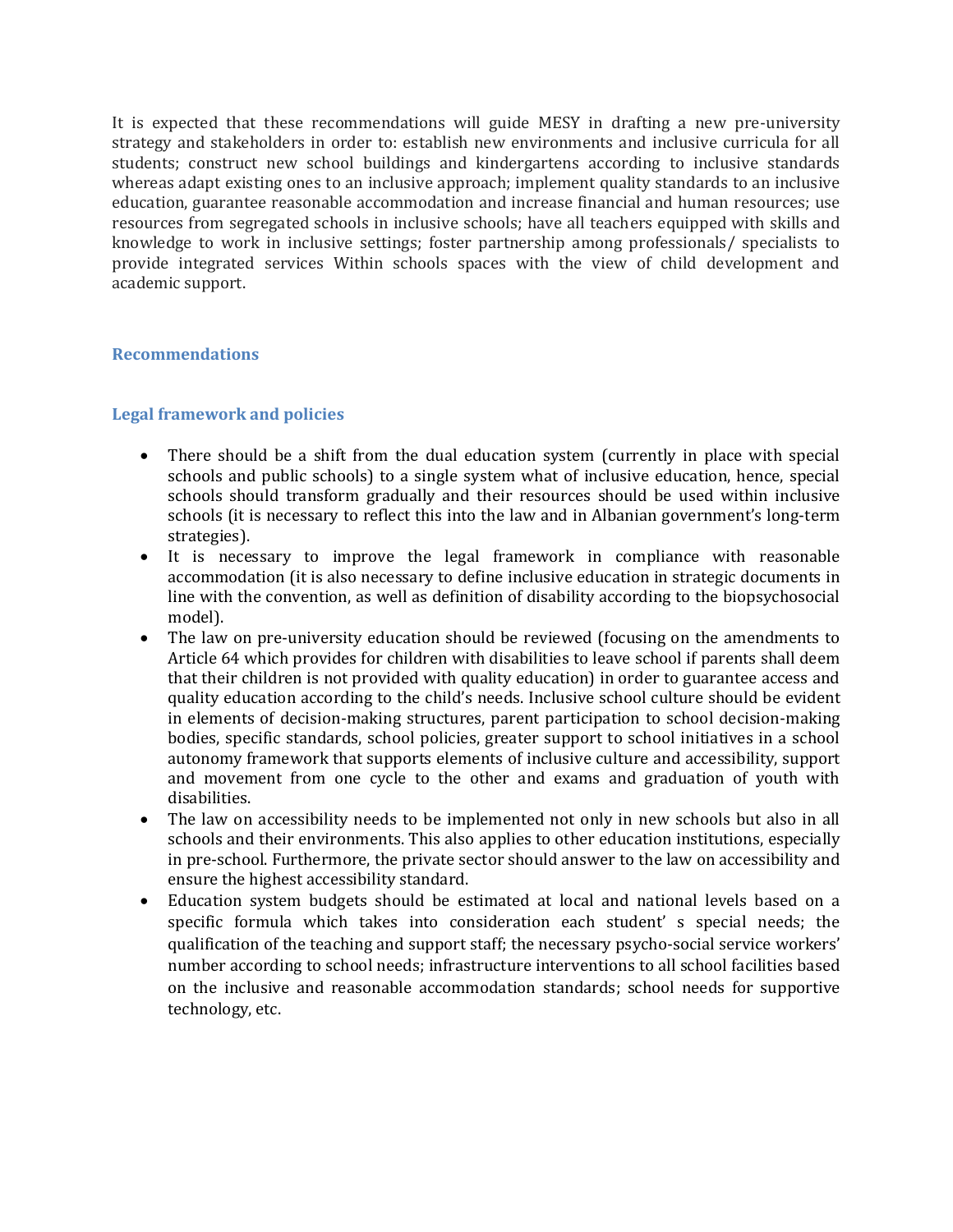## **The system, structures and coordination among stakeholders**

- It is imperative that inclusive education interventions begin from the pre-school system and continue through all education cycles, including vocational education.
- Immediate need for a responsible structure in MESY on inclusive education that reaches to the RED/EO level.
- RED and educational institution statistics should have clear data on children with disabilities and learning disabilities and should be disaggregated by gender, age and support type. Data including specific indicators should be collected<sup>1</sup> based on the International Classification of Functioning (ICF) for each child learning needs, including support services needs depending on the disability, pursuant to **the legal obligation (**DCM No.708, dated 26.08.20152) to carry out this.
- There should be qualified staff within the national inspectorate structures, capable of monitoring the implementation of inclusive policies at the national, educational institution and education offices/directorates level.
- There is the need for institutional coordination at school, RED/EO, municipality level and cross ministries to provide integrated services at school level, as well as psycho-social, medical and therapeutic support should be intertwined with each child's special needs.
- RED should align the Evaluation Commission's work so that it shall exercise its activity prior to the academic year, which in turn would help educational institutions (kindergartens and schools) to plan for its human resources and necessary materials for each child with disabilities.
- It should be guaranteed that Evaluation Commissions at RED and IEP draft commissions in educational institutions (school and kindergarten) be complete both from member and expert composition, as stipulated by law. There is a greater need for health sector professionals as regards to their presence and maximum contribution to these commissions.
- There should be institutional coordination at local level to ensure the functioning of the referral system. This also applies to cases of children with disabilities who do not attend, drop out or are at risk of dropping out of school, in order to achieve early detection.
- The child should not adapt to the system rather the system should create adaptation to the environment, curricula, textbooks and flexible programs, teachers and trained staffed, etc. to guarantee the right to education.
- The IEP should be coherent with additional services such as rehabilitation, therapy, etc. Further additional services are an integral part to the development plan of children with disabilities. The school's cooperation to other support services and vice versa enables the achievement of IEP objectives.

 $\overline{\phantom{a}}$ 

 $1B$ ased on these indicators, specific needs are identified, such as (a) the presence of specialists who would provide therapeutic services, like speech therapists; (b) textbooks in various formats, including simplified formats, largefont formats, Braille or audio texts, etc.; (c) didactic materials which would facilitate the teaching and learning process; (d) support teachers; (e) sign language interpreters; (f) settings which would create opportunities for individual work while being closer to their peers without disabilities in class, as well as in order to relax or benefit from further support services, including psychosocial, physiotherapy, speech therapy support, etc.

<sup>&</sup>lt;sup>2</sup> DCM No. 708, dated 26.08.2015 sets forth new requirements for statistical information on children and people with disabilities. Databases should be completed with further indicators which shall identify support services to guarantee quality education to children with disabilities.